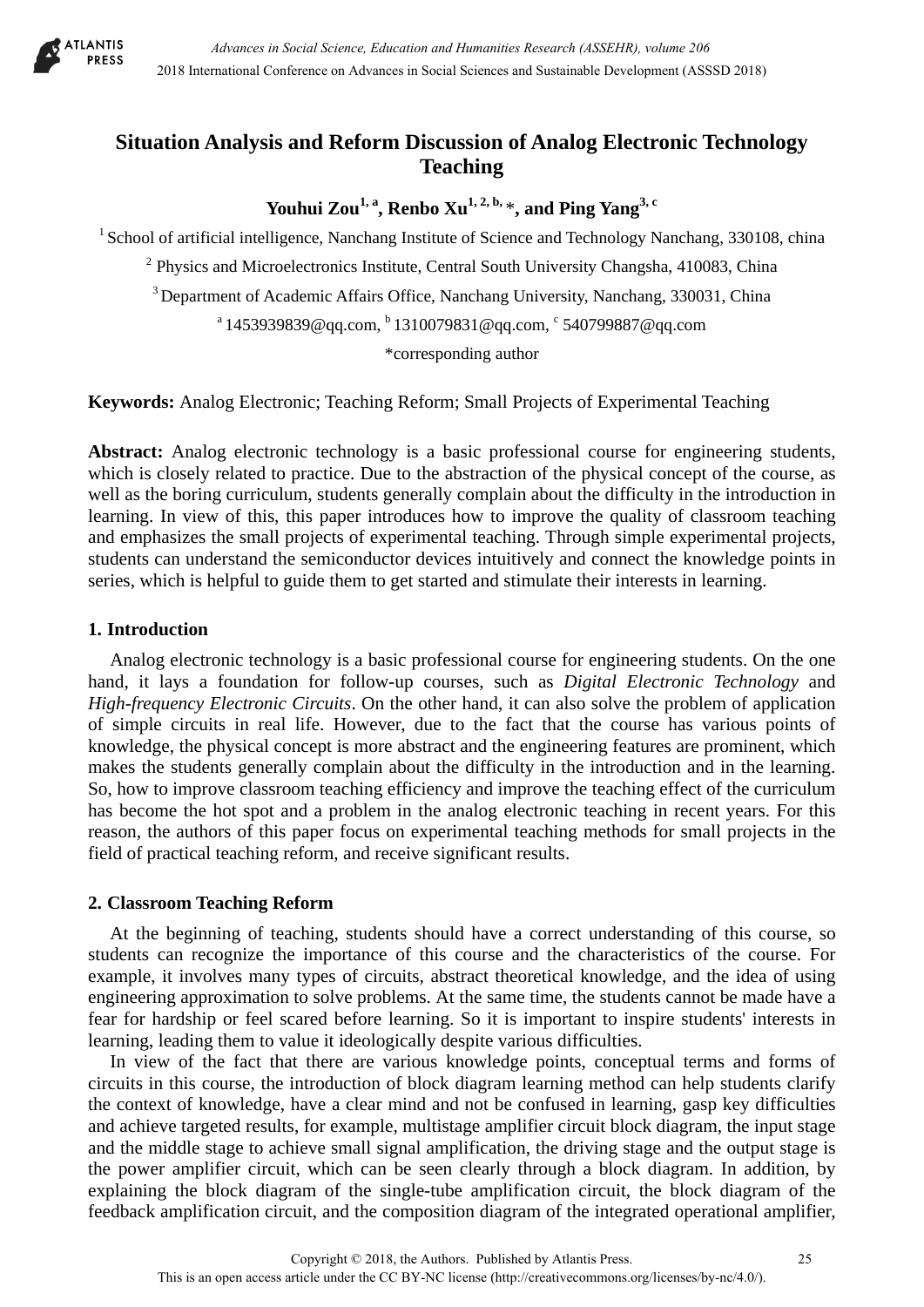

it is possible to help students grasp the content of the course from a macroscopic point of view so as to avoid the situation where they are unable to start or feel clueless.

### **3. Practice Teaching Reform - Introducing Small Projects Experimental Teaching**

In the analog electronic technology courses, related experimental courses were also set up. However, most of these experiments were done using laboratory boxes or using simulation software Multisim, which means that students did not really touch the components during the experiment, such as diodes, triodes, they just saw the circuit symbols in the textbook. After the experiment, the students were still unfamiliar with the triodes. Some students had not even seen the actual triodes. Even if they did the experiment, they still did not have an intuitive understanding of the semiconductor devices, which made the analog electronics learning like the castle in the air. In view of this, while the students are learning theoretical lessons, some small experiments can be introduced to guide students to do a few small practical circuits. On the one hand, students' interest in learning can be stimulated to acquire a sense of accomplishment. On the other hand, students can improve their comprehensive practical ability, innovation ability and circuit design ability. In fact, it is significant to guide the students to carry out the circuit analysis, as shown in Figure 1.



Fig. 1 TRIAC dimming off-line LED driver circuit composed of LM3445

The LED driver circuit mainly includes five parts, namely a TRIAC dimmer, a bridge rectifier BR1, a rectifier circuit and a dimming decoder circuit, a passive power factor correction circuit, and a buck DC/DC converter circuit. The system is based on the LM3445. The TRIAC dimmer is connected to the input of the AC line. Through the dimmer circuit of the LM3445, the current of the LED string can be controlled to achieve brightness control. The TRIAC dimming decoding circuit consists of three parts: a rectifying circuit, a TRIAC conduction angle detecting circuit, and a dimming decoder circuit. (1) Line voltage detection. (2) Angle detection and dimming decoder. Capacitors C7, C9 and diodes VD4, VD8, VD9 form part of the filter valley-filled passive (passive) PFC circuit. Substituting a traditional large-capacity filter capacitor can improve the line power factor. Capacitors C10 (10nF), C7, and C9 can attenuate voltage ripple. The passive PFC circuit outputs the voltage Vbuck as the DC bus voltage of the buck converter. Without TRIAC dimmer access, when the AC line voltage is higher than 1/2 of its peak, VD3 and VD8 would turn on, VD4 and VD9 would turn off, capacitors C7 and C9 are charged in series, and current flows in load. When the AC line is lower than 1/2 of its peak, VD3 and VD8 are reverse biased, while VD4 and VD9 are forward biased, C7 and C9 are discharged in parallel, and the current flows into the load. Controller LM3445, Power MOSFET (VT2), Inductor L2, Diode VD10, Resistor R3 and other off-type DC/DC buck converters are used to drive LED strings. When the PWM signal VT2 on the GATE pin of the LM3445 turns on, the current through the I2 and LED string increases linearly and is detected by R3. When the voltage on R3 is equal to the reference voltage of pin FLTR2, VT2 turns off, L2 releases energy storage, VD10 turns on, and the current passes through the LED string and linearly decreases from its peak value. By learning circuits in this way, students will achieve good results. *Advances in Social Science, Education Humanities Research (ASSEHR), where 266*<br>
alept students grap the content of the course from a macroscopic point of view within the fibre and Humanities Science in the content of the